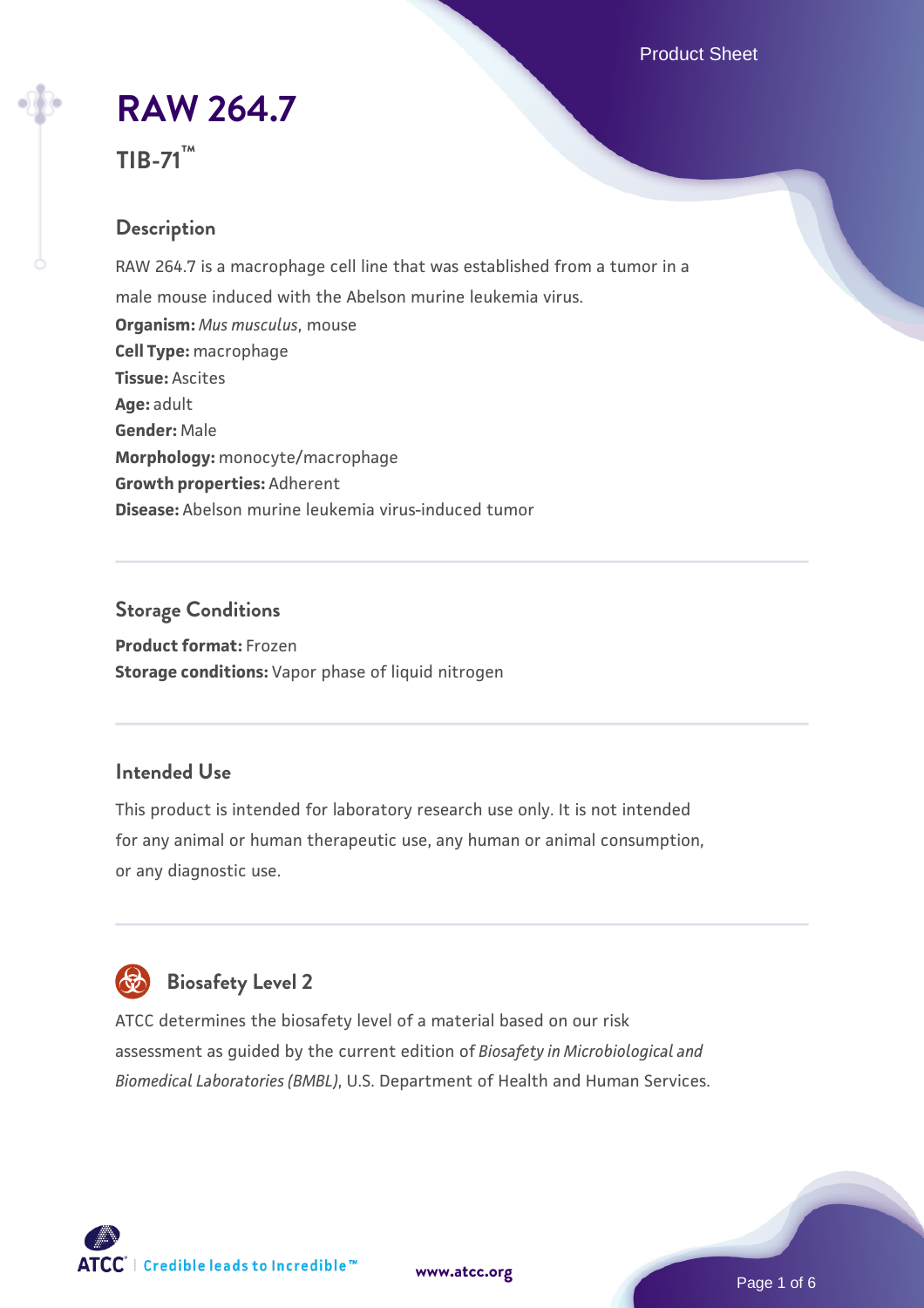It is your responsibility to understand the hazards associated with the material per your organization's policies and procedures as well as any other applicable regulations as enforced by your local or national agencies.

ATCC highly recommends that appropriate personal protective equipment is always used when handling vials. For cultures that require storage in liquid nitrogen, it is important to note that some vials may leak when submersed in liquid nitrogen and will slowly fill with liquid nitrogen. Upon thawing, the conversion of the liquid nitrogen back to its gas phase may result in the vial exploding or blowing off its cap with dangerous force creating flying debris. Unless necessary, ATCC recommends that these cultures be stored in the vapor phase of liquid nitrogen rather than submersed in liquid nitrogen.

### **Certificate of Analysis**

For batch-specific test results, refer to the applicable certificate of analysis that can be found at www.atcc.org.

### **Growth Conditions**

**Temperature:** 37°C **Atmosphere: 95% Air, 5% CO<sub>2</sub>** 

### **Handling Procedures**

#### **Unpacking and storage instructions:**

- 1. Check all containers for leakage or breakage.
- 2. Remove the frozen cells from the dry ice packaging and immediately

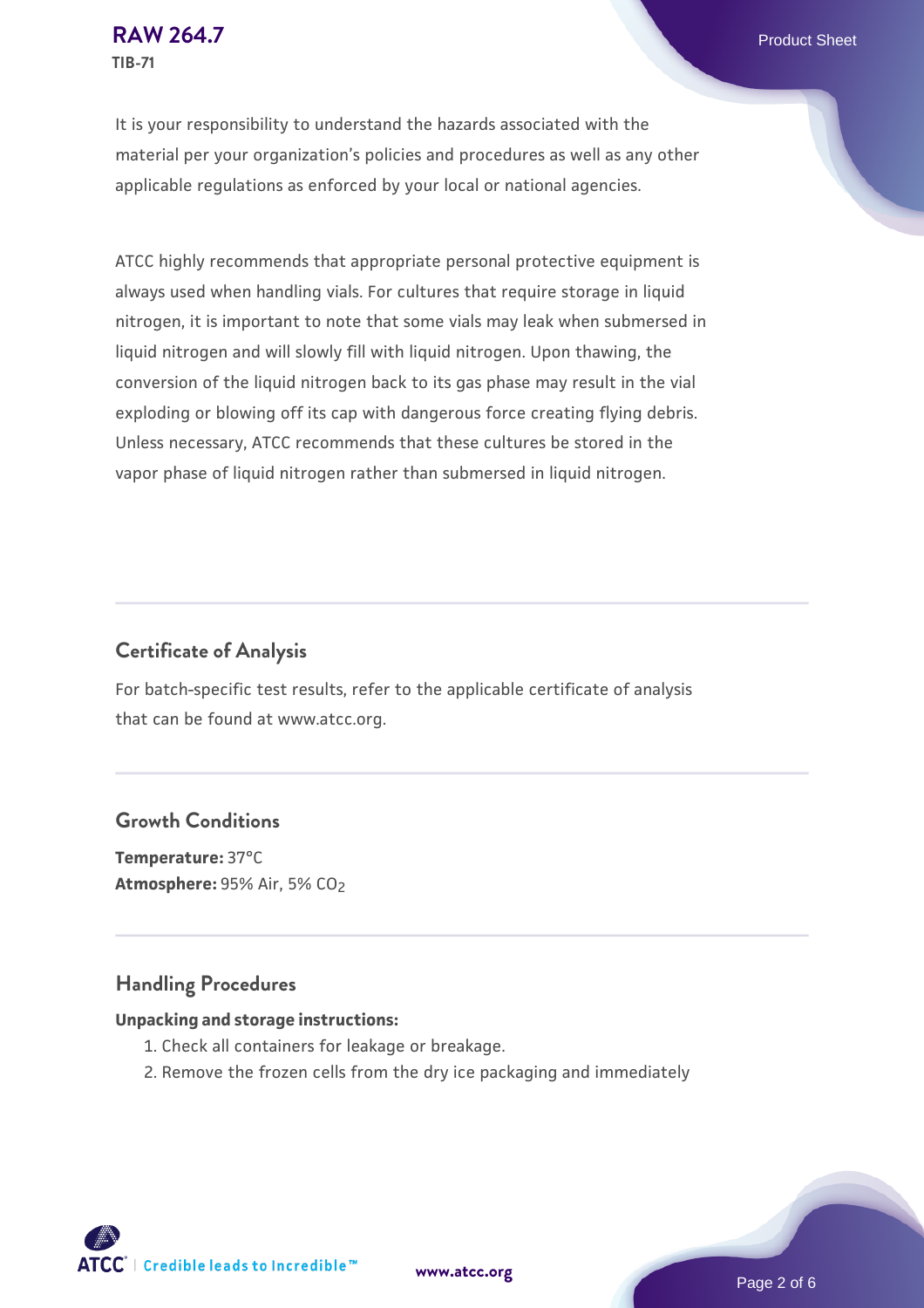place the cells at a temperature below -130°C, preferably in liquid nitrogen vapor, until ready for use.

**Complete medium:** The base medium for this cell line is ATCC-formulated Dulbecco's Modified Eagle's Medium, Catalog No. 30-2002. To make the complete growth medium, add the following components to the base medium: fetal bovine serum to a final concentration of 10%.

**Handling Procedure:** To insure the highest level of viability, thaw the vial and initiate the culture as soon as possible upon receipt. If upon arrival, continued storage of the frozen culture is necessary, it should be stored in liquid nitrogen vapor phase and not at -70°C. Storage at -70°C will result in loss of viability.

- 1. Thaw the vial by gentle agitation in a 37°C water bath. To reduce the possibility of contamination, keep the O-ring and cap out of the water. Thawing should be rapid (approximately 2 minutes).
- 2. Remove the vial from the water bath as soon as the contents are thawed, and decontaminate by dipping in or spraying with 70% ethanol. All of the operations from this point on should be carried out under strict aseptic conditions.
- 3. It is recommended that the cryoprotective agent be removed immediately. Centrifuge the cell suspension at approximately 125 x g for 5 to 10 minutes. Discard the supernatant and resuspend the cell pellet in an appropriate amount of fresh growth medium.
- 4. Transfer the cells to an appropriate size vessel. It is important to avoid excessive alkalinity of the medium during recovery of the cells. It is suggested that, prior to the addition of the vial contents, the culture vessel containing the growth medium be placed into the incubator for at least 15 minutes to allow the medium to reach its normal pH (7.0 to 7.6).
- 5. Incubate the culture at 37°C in a suitable incubator. A 5% CO<sub>2</sub> in air atmosphere is recommended if using the medium described on this product sheet.

#### **Subculturing procedure:**

Subcultures are prepared by scraping. For a 75 cm<sup>2</sup> flask, remove all but 10 mL culture medium (adjust amount accordingly for other culture vessels). Corning® T-75 flasks (catalog #430641) are recommended for subculturing this product. Dislodge cells from the flask substrate with a cell scraper; aspirate and add appropriate aliquots of the cell suspension into new culture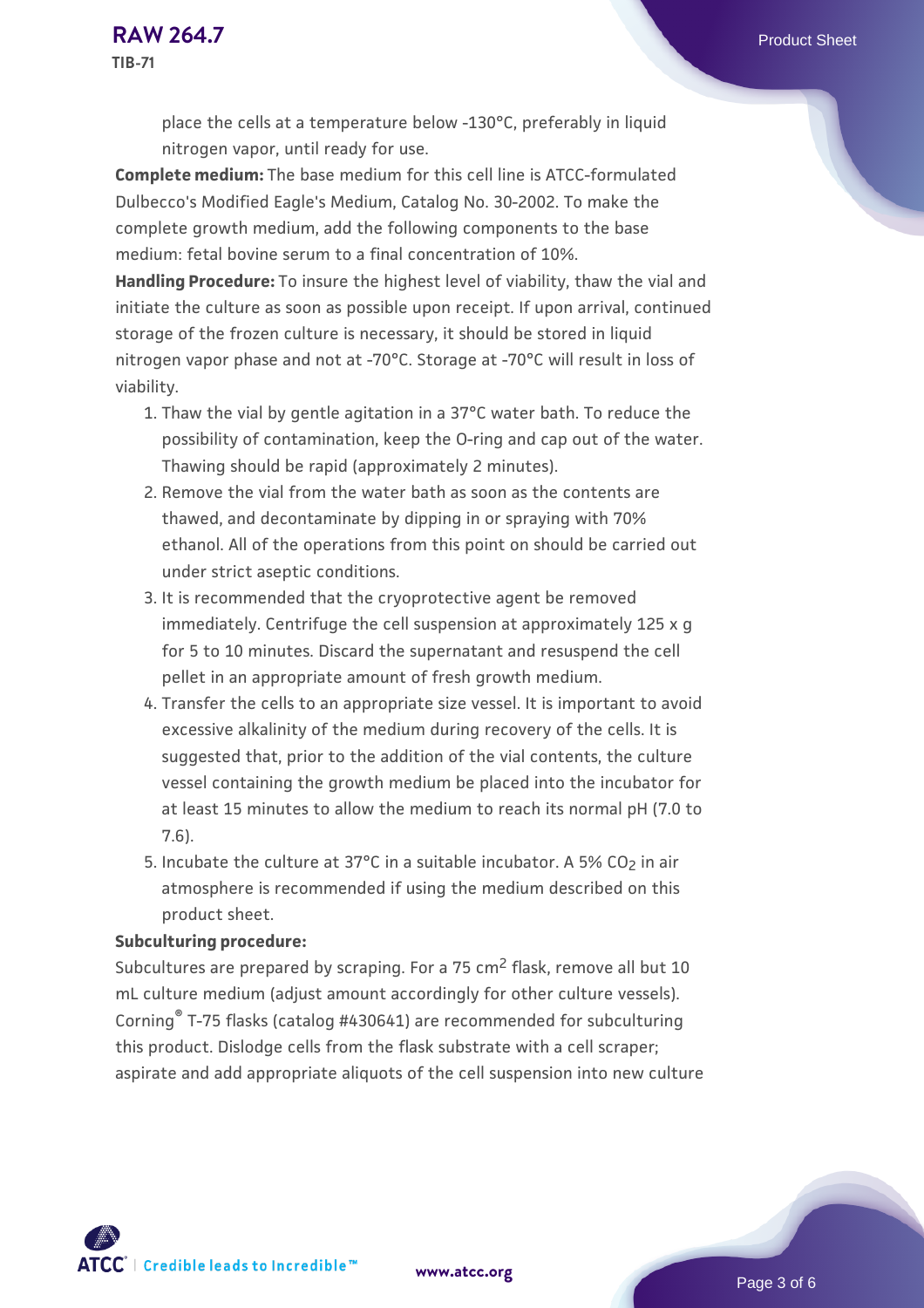# **[RAW 264.7](https://www.atcc.org/products/tib-71)** Product Sheet

**TIB-71**

#### vessels.

**Subcultivation Ratio:** A subcultivation ratio of 1:3 to 1:6 is recommended **Medium Renewal:** Replace or add medium every 2 to 3 days. **Reagents for cryopreservation:** Complete growth medium supplemented with 5% (v/v) DMSO

### **Material Citation**

If use of this material results in a scientific publication, please cite the material in the following manner: RAW 264.7 (ATCC TIB-71)

### **References**

References and other information relating to this material are available at www.atcc.org.

### **Warranty**

The product is provided 'AS IS' and the viability of ATCC® products is warranted for 30 days from the date of shipment, provided that the customer has stored and handled the product according to the information included on the product information sheet, website, and Certificate of Analysis. For living cultures, ATCC lists the media formulation and reagents that have been found to be effective for the product. While other unspecified media and reagents may also produce satisfactory results, a change in the ATCC and/or depositor-recommended protocols may affect the recovery, growth, and/or function of the product. If an alternative medium formulation or reagent is used, the ATCC warranty for viability is no longer valid. Except as expressly set forth herein, no other warranties of any kind are provided, express or implied, including, but not limited to, any implied warranties of merchantability, fitness for a particular purpose, manufacture



**[www.atcc.org](http://www.atcc.org)**

Page 4 of 6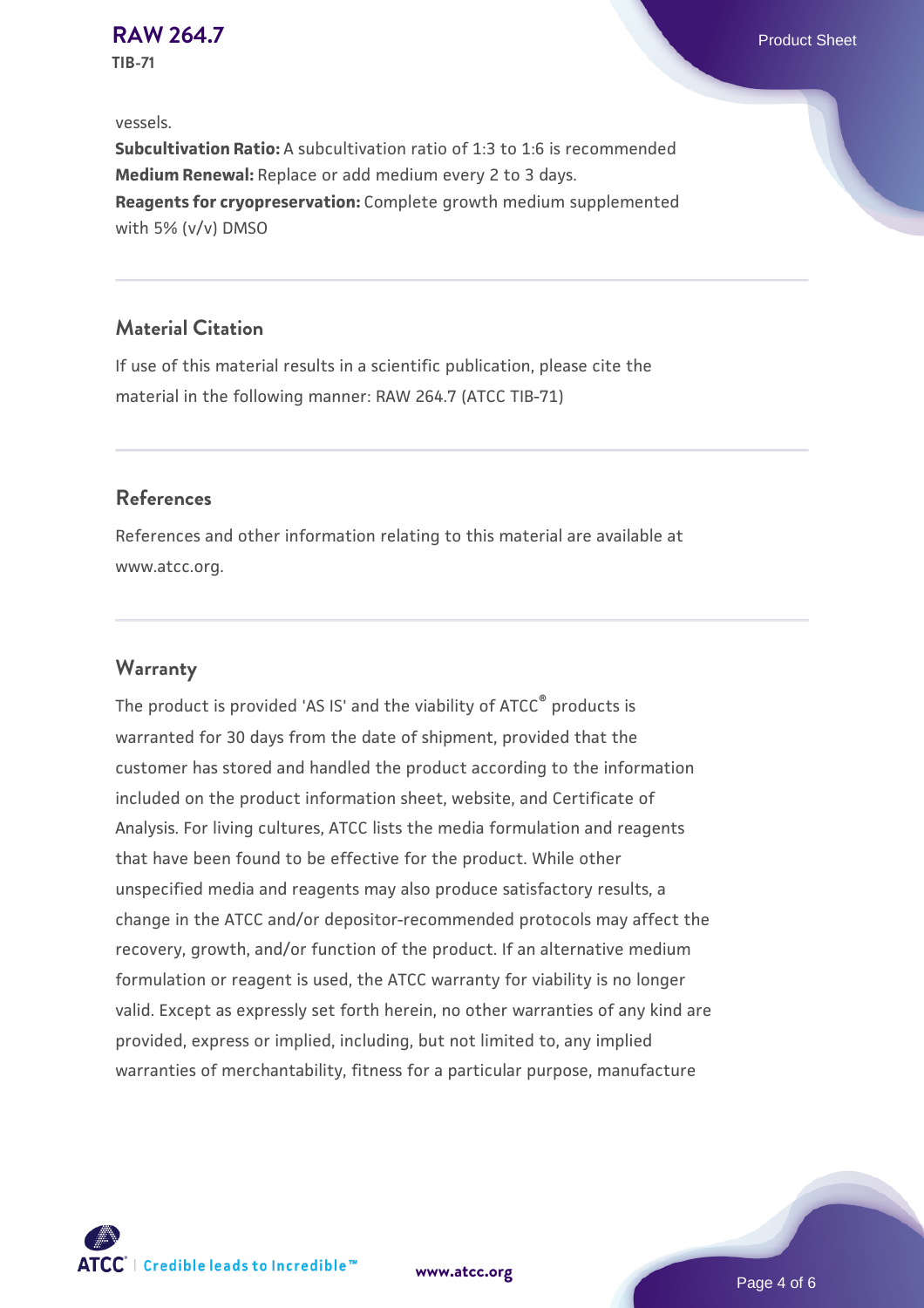### **[RAW 264.7](https://www.atcc.org/products/tib-71)** Product Sheet **TIB-71**

according to cGMP standards, typicality, safety, accuracy, and/or noninfringement.

### **Disclaimers**

This product is intended for laboratory research use only. It is not intended for any animal or human therapeutic use, any human or animal consumption, or any diagnostic use. Any proposed commercial use is prohibited without a license from ATCC.

While ATCC uses reasonable efforts to include accurate and up-to-date information on this product sheet, ATCC makes no warranties or representations as to its accuracy. Citations from scientific literature and patents are provided for informational purposes only. ATCC does not warrant that such information has been confirmed to be accurate or complete and the customer bears the sole responsibility of confirming the accuracy and completeness of any such information.

This product is sent on the condition that the customer is responsible for and assumes all risk and responsibility in connection with the receipt, handling, storage, disposal, and use of the ATCC product including without limitation taking all appropriate safety and handling precautions to minimize health or environmental risk. As a condition of receiving the material, the customer agrees that any activity undertaken with the ATCC product and any progeny or modifications will be conducted in compliance with all applicable laws, regulations, and guidelines. This product is provided 'AS IS' with no representations or warranties whatsoever except as expressly set forth herein and in no event shall ATCC, its parents, subsidiaries, directors, officers, agents, employees, assigns, successors, and affiliates be liable for indirect, special, incidental, or consequential damages of any kind in connection with or arising out of the customer's use of the product. While reasonable effort is made to ensure authenticity and reliability of materials on deposit, ATCC is not liable for damages arising from the misidentification or misrepresentation of such materials.

Please see the material transfer agreement (MTA) for further details regarding the use of this product. The MTA is available at www.atcc.org.



**[www.atcc.org](http://www.atcc.org)**

Page 5 of 6